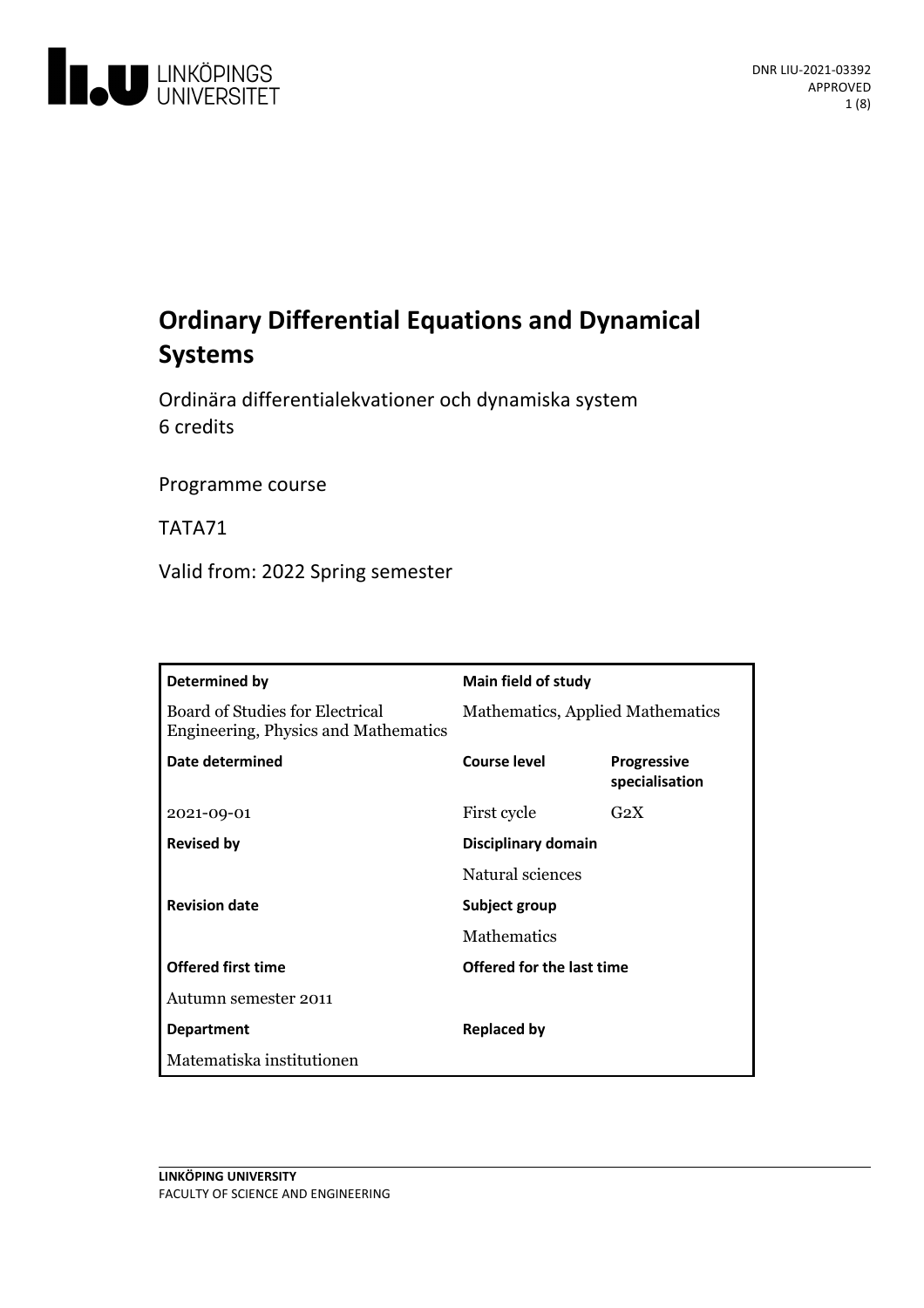## Course offered for

- Master of Science in Energy Environment Management
- Master of Science in Mechanical Engineering
- Master of Science in Applied Physics and Electrical Engineering International
- Bachelor's Programme in Mathematics
- Master of Science in Applied Physics and Electrical Engineering

## **Prerequisites**

Linear Algebra, Calculus one variable, Calculus several variables (or their equivalent).

## Intended learning outcomes

To give deeper knowledge and improved skills in the subjects of ordinary differential equations (ODEs) and continuous-time dynamical systems. After completing the course, the student should be able to:

- 
- Use some classical methods of finding exact solutions of ODEs. Qualitatively investigate dynamical systems (mainly in two dimensions): phase portrait, stability of equilibria.
- Formulate and analyze ODEs using simple models from physics, chemistry and biology.

## Course content

- 
- 
- 
- 
- Some exact methods of solution for certain types of ODEs.<br>
 Existence and uniqueness theorems.<br>
 The fundamental matrix of a linear system of ODEs.<br>
 The matrix exponential function.<br>
 Continuous-time dynamical syst
- 
- ODEs).<br>
 Linear dynamical systems: exact solution, phase portrait, classification.<br>
 Nonlinear dynamical systems: phase portrait, linearization at equilibria,<br>
stability, limit cycles, bifurcations.<br>
 Various examples o
- 
- 
- computer.<br>• Introduction to Poincaré maps, discrete-time dynamical systems and chaos theory.

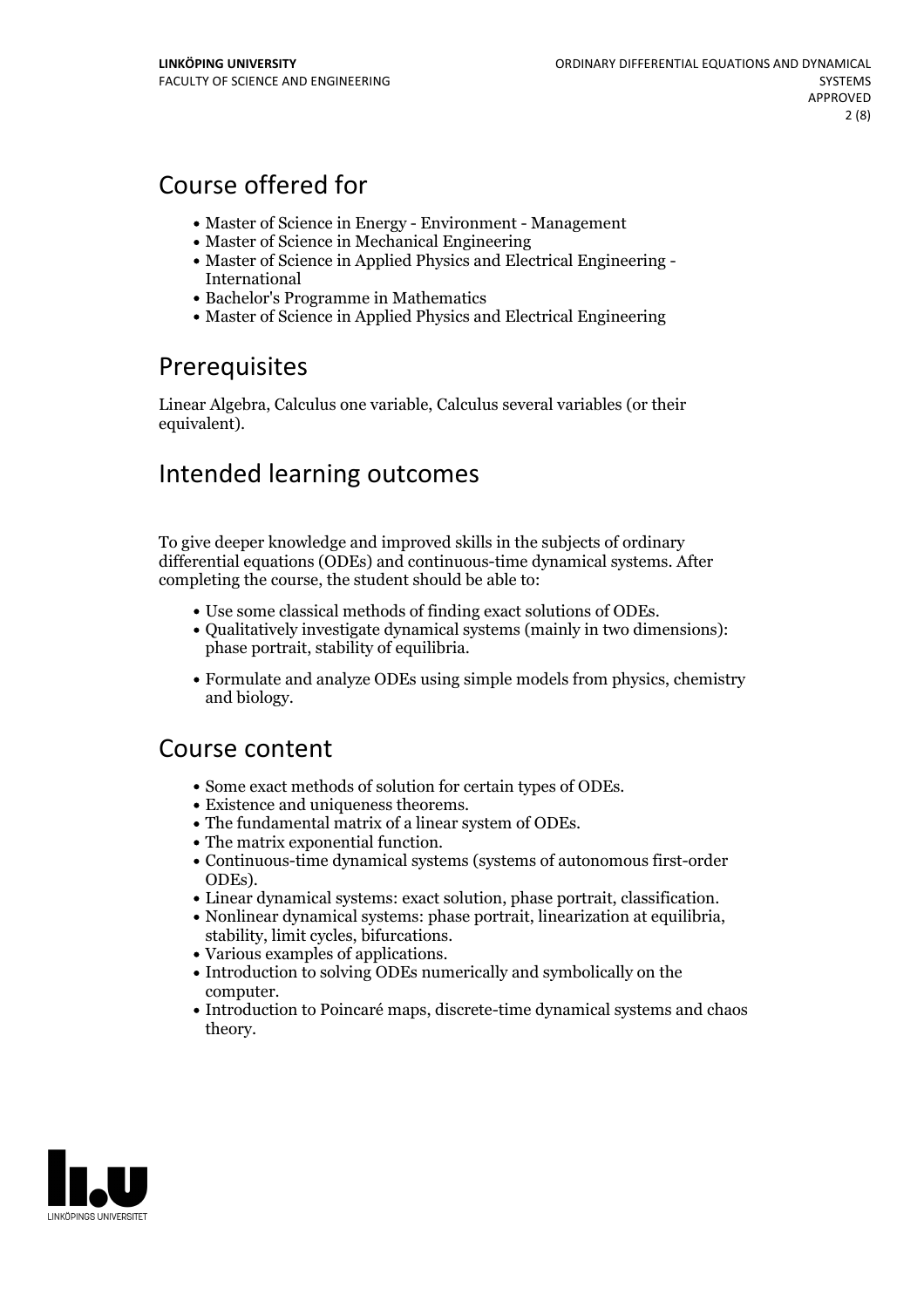## Teaching and working methods

Lectures, problem classes and computer exercises.

## Examination

| TEN <sub>1</sub> | Written examination | 4 credits | U, 3, 4, 5 |
|------------------|---------------------|-----------|------------|
| UPG1             | Assignments         | 2 credits | U.G        |

## Grades

Four-grade scale, LiU, U, 3, 4, 5

## Other information

### **About teaching and examination language**

The teaching language is presented in the Overview tab for each course. The examination language relates to the teaching language as follows:

- If teaching language is "Swedish", the course as a whole could be given in Swedish, or partly in English. Examination language is Swedish, but parts
- of the examination can be in English. If teaching language is "English", the course as <sup>a</sup> whole is taught in English. Examination language is English. If teaching language is "Swedish/English", the course as <sup>a</sup> whole will be
- taught in English if students without prior knowledge of the Swedish language participate. Examination language is Swedish or English depending on teaching language.

### **Other**

The course is conducted in a manner where both men's and women's experience and knowledge are made visible and developed.

The planning and implementation of a course should correspond to the course syllabus. The course evaluation should therefore be conducted with the course syllabus as a starting point.

If special circumstances prevail, the vice-chancellor may in a special decision specify the preconditions for temporary deviations from this course syllabus, and delegate the right to take such decisions.

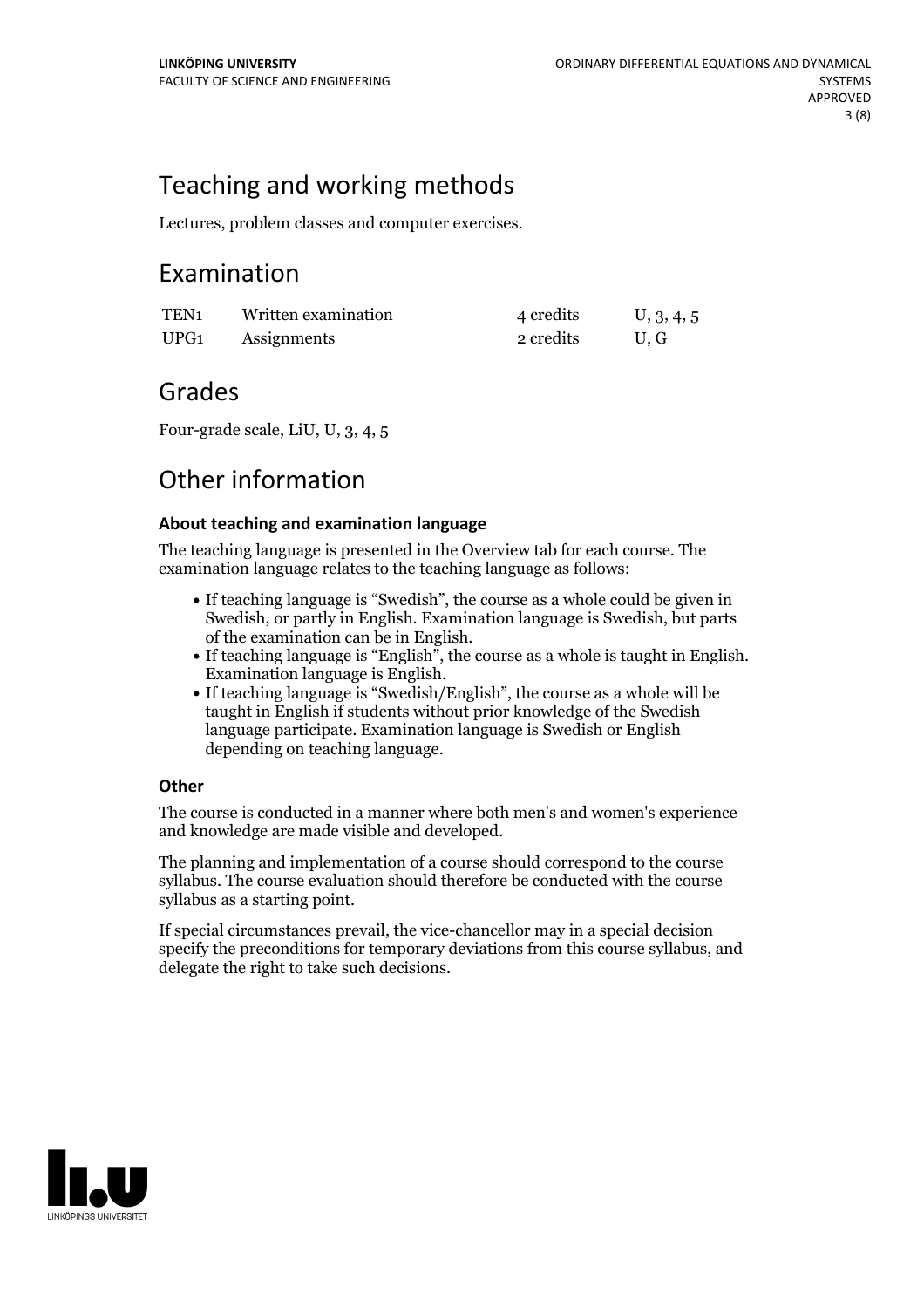## **Common rules**

### Course syllabus

A syllabus must be established for each course. The syllabus specifies the aim and contents of the course, and the prior knowledge that a student must have in order to be able to benefit from the course.

### Timetabling

Courses are timetabled after a decision has been made for this course concerning its assignment to a timetable module.

### Interruption in and deregistration from a course

The LiU decision, Guidelines concerning confirmation of participation in education (Dnr LiU-2020-02256), states that interruptions in study are to be recorded in Ladok. Thus, all students who do not participate in a course for which they have registered must record the interruption, such that the registration on the course can be removed. Deregistration from or interrupting a course is carried out using <sup>a</sup> web-based form: https://www.lith.liu.se/for- [studenter/kurskomplettering?l=en.](https://www.lith.liu.se/for-studenter/kurskomplettering?l=en)

### Cancelled coursesand changes to the course syllabus

Courses with few participants (fewer than 10) may be cancelled or organised in a manner that differs from that stated in the course syllabus. The Dean is to deliberate and decide whether a course is to be cancelled or changed from the course syllabus.

### Guidelines relating to examinations and examiners

For details, see Guidelines for education and examination for first-cycle and second-cycle education at Linköping University, Dnr LiU-2020-04501 [\(http://styrdokument.liu.se/Regelsamling/VisaBeslut/917592\)](http://styrdokument.liu.se/Regelsamling/VisaBeslut/917592).

An examiner must be employed as a teacher at LiU according to the LiU Regulations for Appointments, Dnr LiU-2021-01204 [\(https://styrdokument.liu.se/Regelsamling/VisaBeslut/622784](https://styrdokument.liu.se/Regelsamling/VisaBeslut/622784)). For courses in second-cycle, the following teachers can be appointed as examiner: Professor (including Adjunct and Visiting Professor), Associate Professor (including Adjunct), Senior Lecturer (including Adjunct and Visiting Senior Lecturer), Research Fellow, or Postdoc. For courses in first-cycle, Assistant Lecturer (including Adjunct and Visiting Assistant Lecturer) can also be appointed as examiner in addition to those listed for second-cycle courses. In exceptional cases, a Part-time Lecturer can also be appointed as an examiner at both first- and second cycle, see Delegation of authority for the Board of Faculty of Science and Engineering.

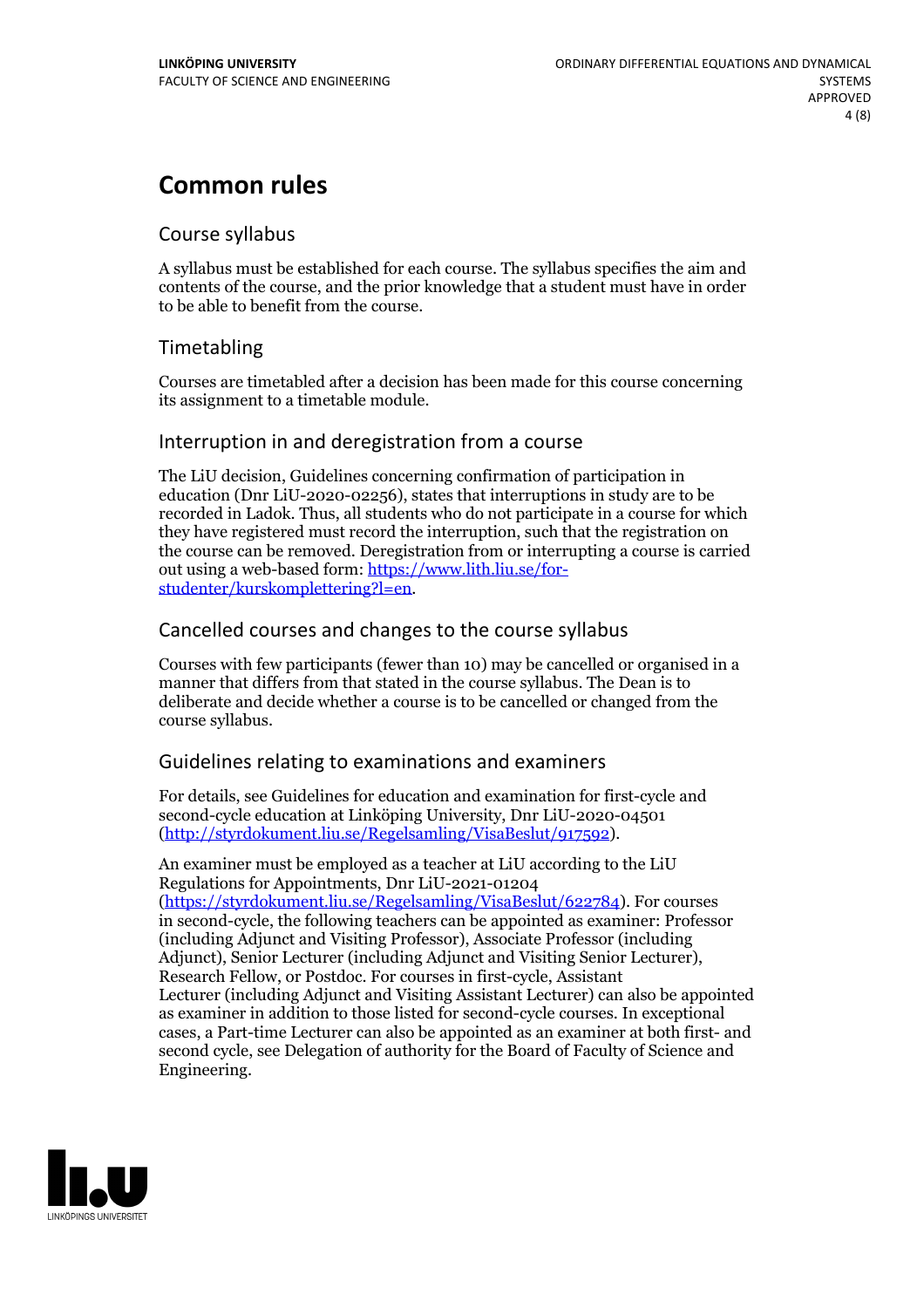## Forms of examination

#### **Principles for examination**

Written and oral examinations and digital and computer-based examinations are held at least three times a year: once immediately after the end of the course, once in August, and once (usually) in one of the re-examination periods. Examinations held at other times are to follow a decision of the faculty programme board.

Principles for examination scheduling for courses that follow the study periods:

- courses given in VT1 are examined for the first time in March, with re-examination in June and August
- courses given in VT2 are examined for the first time in May, with re-examination in August and October
- courses given in HT1 are examined for the first time in October, with re-examination in January and August
- courses given in HT2 are examined for the first time in January, with re-examination in March and in August.

The examination schedule is based on the structure of timetable modules, but there may be deviations from this, mainly in the case of courses that are studied and examined for several programmes and in lower grades (i.e. 1 and 2).

Examinations for courses that the faculty programme board has decided are to be held in alternate years are held three times during the school year in which the course is given according to the principles stated above.

Examinations for courses that are cancelled orrescheduled such that they are not given in one or several years are held three times during the year that immediately follows the course, with examination scheduling that corresponds to the scheduling that was in force before the course was cancelled or rescheduled.

When a course, or a written examination (TEN, DIT, DAT), is given for the last time, the regular examination and two re-examinations will be offered. Thereafter, examinations are phased out by offering three examinations during the following academic year at the same times as the examinations in any substitute course. If there is no substitute course, three examinations will be offered during re- examination periods during the following academic year. Other examination times are decided by the faculty programme board. In all cases above, the examination is also offered one more time during the academic year after the following, unless the faculty programme board decides otherwise. In total, 6 re-examinations are offered, of which 2 are regular re-examinations. In the examination registration system, the examinations given for the penultimate time and the last time are denoted.

If a course is given during several periods of the year (for programmes, or on different occasions for different programmes) the faculty programme board or boards determine together the scheduling and frequency of re-examination occasions.

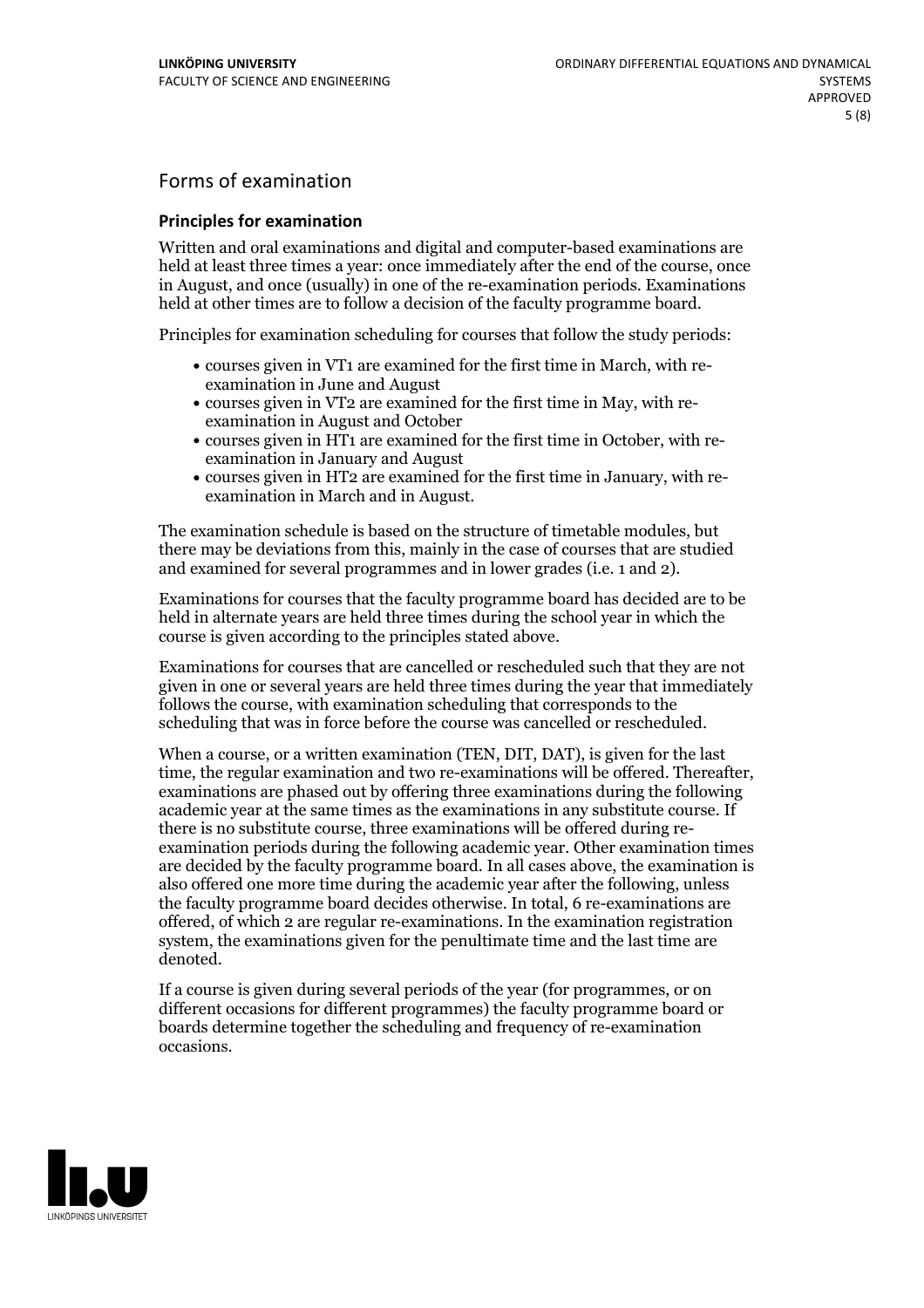#### **Retakes of other forms of examination**

Regulations concerning retakes of other forms of examination than written examinations and digital and computer-based examinations are given in the LiU guidelines for examinations and examiners, [http://styrdokument.liu.se/Regelsamling/VisaBeslut/917592.](http://styrdokument.liu.se/Regelsamling/VisaBeslut/917592)

#### **Course closure**

For Decision on Routines for Administration of the Discontinuation of Educational Programs, Freestanding Courses and Courses in Programs, see DNR LiU-2021-04782. After a decision on closure and after the end of the discontinuation period, the students are referred to a replacement course (or similar) according to information in the course syllabus or programme syllabus. If a student has passed some part/parts of a closed program course but not all, and there is an at least partially replacing course, an assessment of crediting can be made. Any crediting of course components is made by the examiner.

#### **Registration for examination**

In order to take an written, digital or computer-based examination, registration in advance is mandatory, see decision in the university's rule book [https://styrdokument.liu.se/Regelsamling/VisaBeslut/622682.](https://styrdokument.liu.se/Regelsamling/VisaBeslut/622682) An unregistered student can thus not be offered a place. The registration is done at the Student Portal or in the LiU-app during the registration period. The registration period opens 30 days before the date of the examination and closes 10 days before the date of the examination. Candidates are informed of the location of the examination by email, four days in advance.

### **Code of conduct for students during examinations**

Details are given in a decision in the university's rule book: <http://styrdokument.liu.se/Regelsamling/VisaBeslut/622682>.

#### **Retakes for higher grade**

Students at the Institute of Technology at LiU have the right to retake written examinations and digital and computer-based examinations in an attempt to achieve a higher grade. This is valid for all examination components with code "TEN", "DIT" and "DAT". The same right may not be exercised for other examination components, unless otherwise specified in the course syllabus.

A retake is not possible on courses that are included in an issued degree diploma.

#### **Grades**

The grades that are preferably to be used are Fail (U), Pass (3), Pass not without distinction  $(4)$  and Pass with distinction  $(5)$ .

- Grades U, 3, 4, 5 are to be awarded for courses that have written or digital examinations.<br>• Grades Fail (U) and Pass (G) may be awarded for courses with a large
- degree of practical components such as laboratory work, project work and

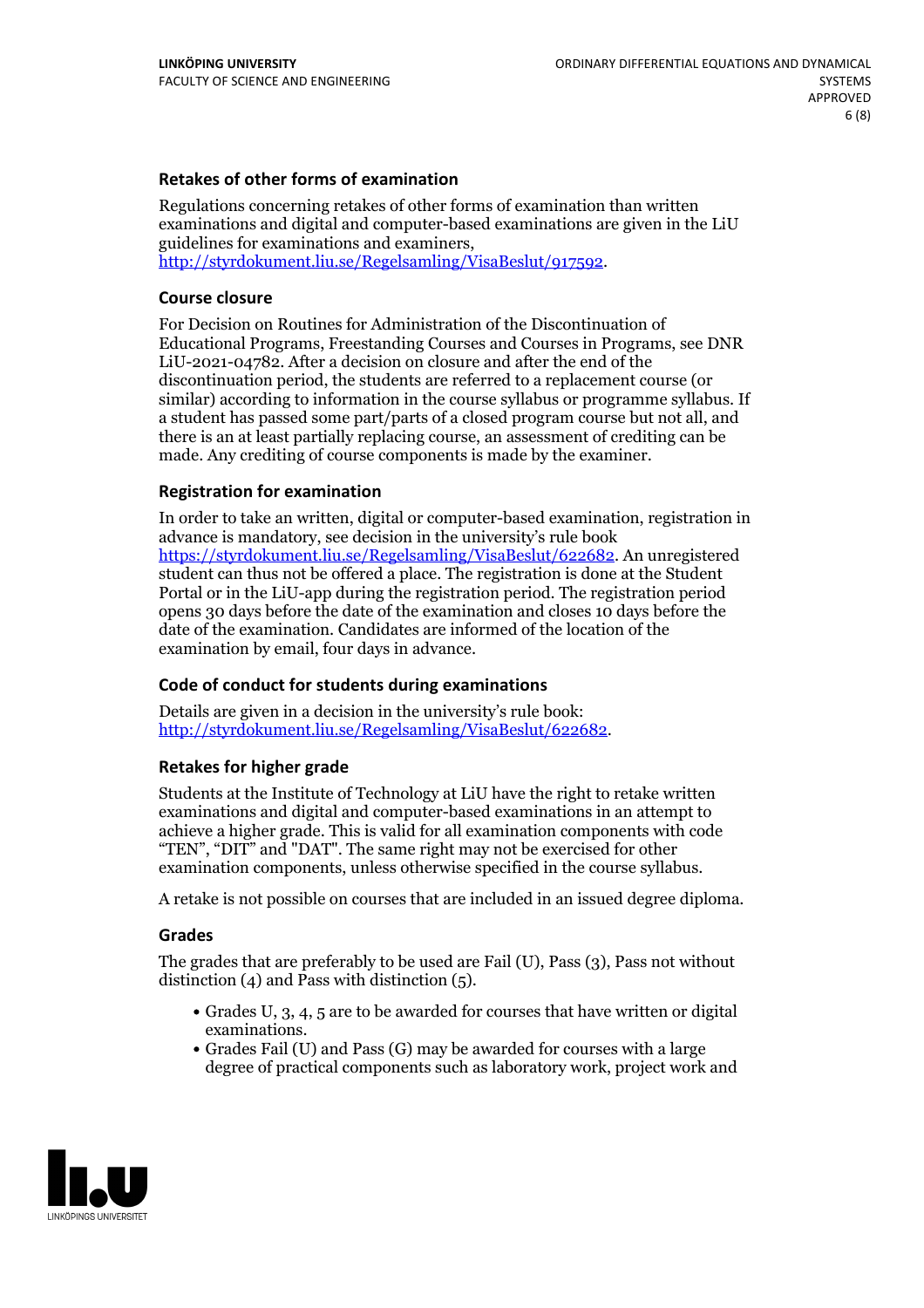group work.<br>• Grades Fail (U) and Pass (G) are to be used for degree projects and other independent work.

#### **Examination components**

The following examination components and associated module codes are used at the Faculty of Science and Engineering:

- Grades U, 3, 4, 5 are to be awarded for written examinations (TEN) and
- digital examinations (DIT).<br>• Examination components for which the grades Fail (U) and Pass (G) may be awarded are laboratory work (LAB), project work (PRA), preparatory written examination (KTR), digital preparatory written examination (DIK), oral examination (MUN), computer-based examination (DAT), home
- assignment (HEM), and assignment (UPG).<br>• Students receive grades either Fail (U) or Pass (G) for other examination components in which the examination criteria are satisfied principally through active attendance such as tutorial group (BAS) or examination item
- (MOM).<br>• Grades Fail (U) and Pass (G) are to be used for the examination components Opposition (OPPO) and Attendance at thesis presentation (AUSK) (i.e. part of the degree project).

In general, the following applies:

- 
- Mandatory course components must be scored and given <sup>a</sup> module code. Examination components that are not scored, cannot be mandatory. Hence, it is voluntary to participate in these examinations, and the voluntariness must be clearly stated. Additionally, if there are any associated conditions to
- the examination component, these must be clearly stated as well.<br>• For courses with more than one examination component with grades U,3,4,5, it shall be clearly stated how the final grade is weighted.

For mandatory components, the following applies (in accordance with the LiU Guidelines for education and examination for first-cycle and second-cycle education at Linköping University,<br>[http://styrdokument.liu.se/Regelsamling/VisaBeslut/917592\)](http://styrdokument.liu.se/Regelsamling/VisaBeslut/917592):

If special circumstances prevail, and if it is possible with consideration of the nature of the compulsory component, the examiner may decide to replace the compulsory component with another equivalent component.

For possibilities to alternative forms of examinations, the following applies (in accordance with the LiU Guidelines for education and examination for first-cycle [http://styrdokument.liu.se/Regelsamling/VisaBeslut/917592\)](http://styrdokument.liu.se/Regelsamling/VisaBeslut/917592):

If the LiU coordinator for students with disabilities has granted a student the right to an adapted examination for a written examination in an examination hall, the student has the right to it.